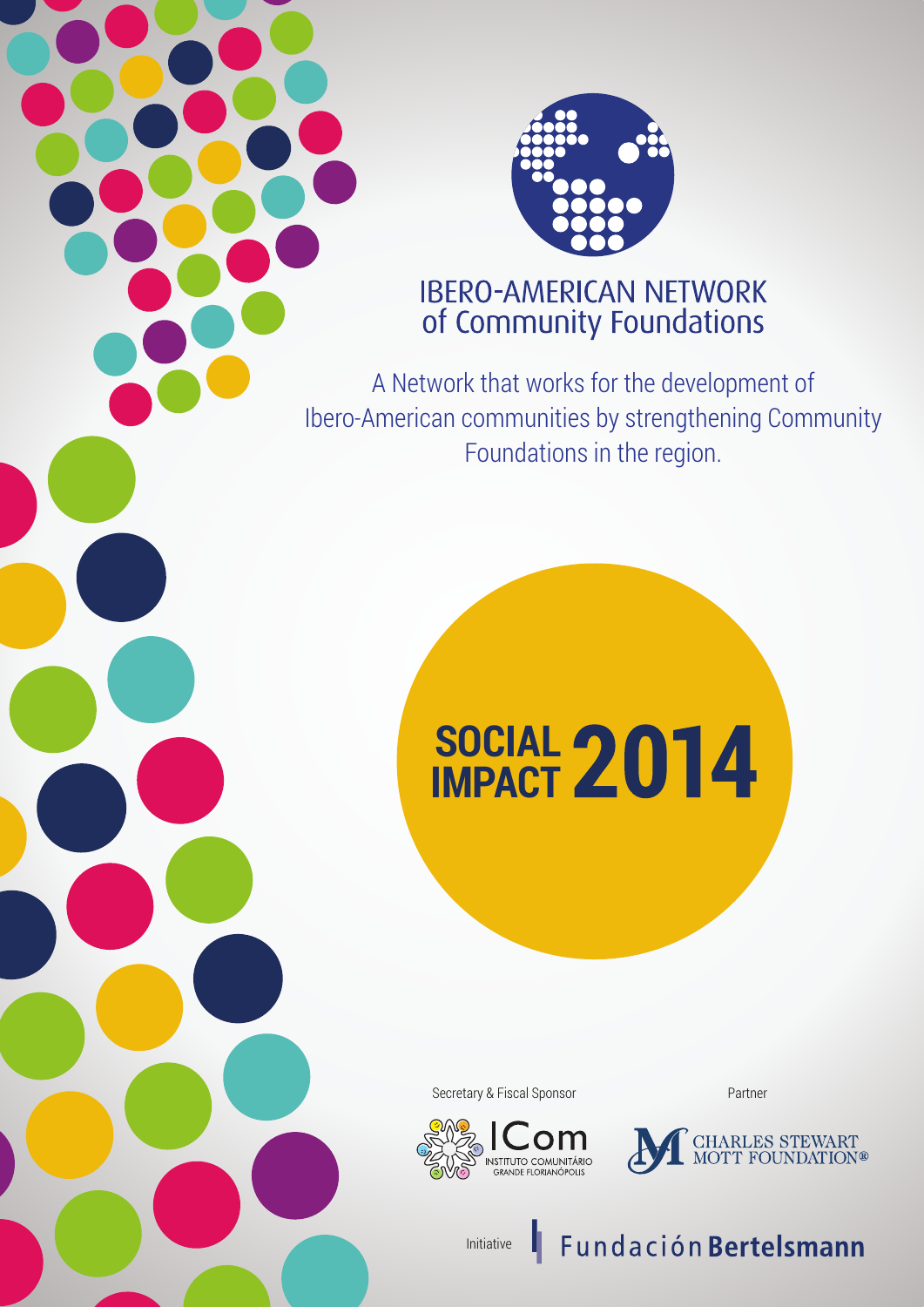# The Network currently counts on 23 Community Foundations from 5 Countries

This is an organization that works in rural communities in the state of Guanajuato, México, where there is a high rate of migration and marginalization. In 2014, through evaluation and planning in a participatory manner, the Foundation benefited 520 inhabitants of Trancas and 9 other surrounding communities with projects in education, economic development, health and social development. The Foundation also managed investments in education, drainage and energy services, boosted new projects such as the construction of a community center investing more than \$370 thousand dollars in the community.

Find out more about some of the Network Community Foundations

#### Fundación Comunitaria del Bajío A.C

#### ICom | Instituto Comunitário Grande Florianópolis

Since November 2005, ICom has promoted community development through mobilizing, connecting and supporting donors and community based organizations. From ICom's many best practices, the Transparency Portal is an open and free online platform that allows civil society organizations to communicate better with society, mobilize citizens and increase their social impact. The Portal is an innovative initiative in Brazil which has received awards and recognitions since 2010. In 2015, the portal will target organizations that benefit children and adolescents in the territory where ICom works. The portal will also count on a georeferenced map and a specific database for this audience .

#### Fundación Ciudad Sigüenza

The Fundación Ciudad de Sigüenza works locally in the city of Sigüenza (5,000) in education, culture and development, through courses, exhibitions, and management of heritage recovery of the tapices flamingos. This work has resulted in an increase in tourists visiting the city, which demonstrates that investing in heritage means there is also an investment in development and the future.



#### Fundación Comunitaria Oaxaca A.C.

The Oaxaqueño Fund for Nature Conservation, comprising FCO, Instituto Estatal de Ecología y Desarrollo Sustentable and SEMARNAT's state delegation, seeks to increase the positive impact of protecting community resources of coastal communities in Oaxaca, where the Fund boosts the development of local communities through sustainable activities. In 2014 the Fund continued the strategic line of protecting sea turtles through the combination of protective actions, research, management and strengthening community organizations with technical assistance and monitoring.

## **Mexico Mexico Brazil Spain**



#### Fundación Maimona

In 2014, Fundación Maimona opened four calls for applications: 02 calls for innovative projects on social assistance, culture and arts to be implemented in the region of Los Santos de Maimona. These 02 calls for application provided grants to cover 50% of the budget of 24 different projects; 01 call for application that awarded grants to 04 out of 12 ideas created by local students; and 01 call for application to select 10 companies to be incubated with no expenses at the premises of the Foundation. Another important initiative of the foundation was to engage at the European Union "Youth in Action" program, which selected 02 local youngsters to learn languages and to attend a week long activity on Social Entrepreneurship in Palermo (Italy). The program promotes social entrepreneurship as a key skill for youngsters and their future.

To strengthen the work of the Community Foundations members of the network so that they can promote change and community development in Ibero-America

#### **Mission**

 People actively participating in their communities, taking a protagonist role in decisions and shaping their own future

#### **Vision**



**1728** nonprofits supported **366.000** People benefited **45.500** people directly supported **USD 30.6 millones** million distributed in the community **USD 21 millones** million raised

# **SOCIAL IMPACT**

## **Main areas supported, ranked in order of importance**



2. Education



3. Culture



4. Art and Heritage Asset



5. Employment and Income Generation



6. Environment



7. Health

1. Community and Institutional Development



## **Main sources of funding, ranked in order of importance**

- 
- 1. Companies and Corporate Foundations



2. International Cooperation



3. Individuals



- 4. Government
- 5. Revenue from rent and investments